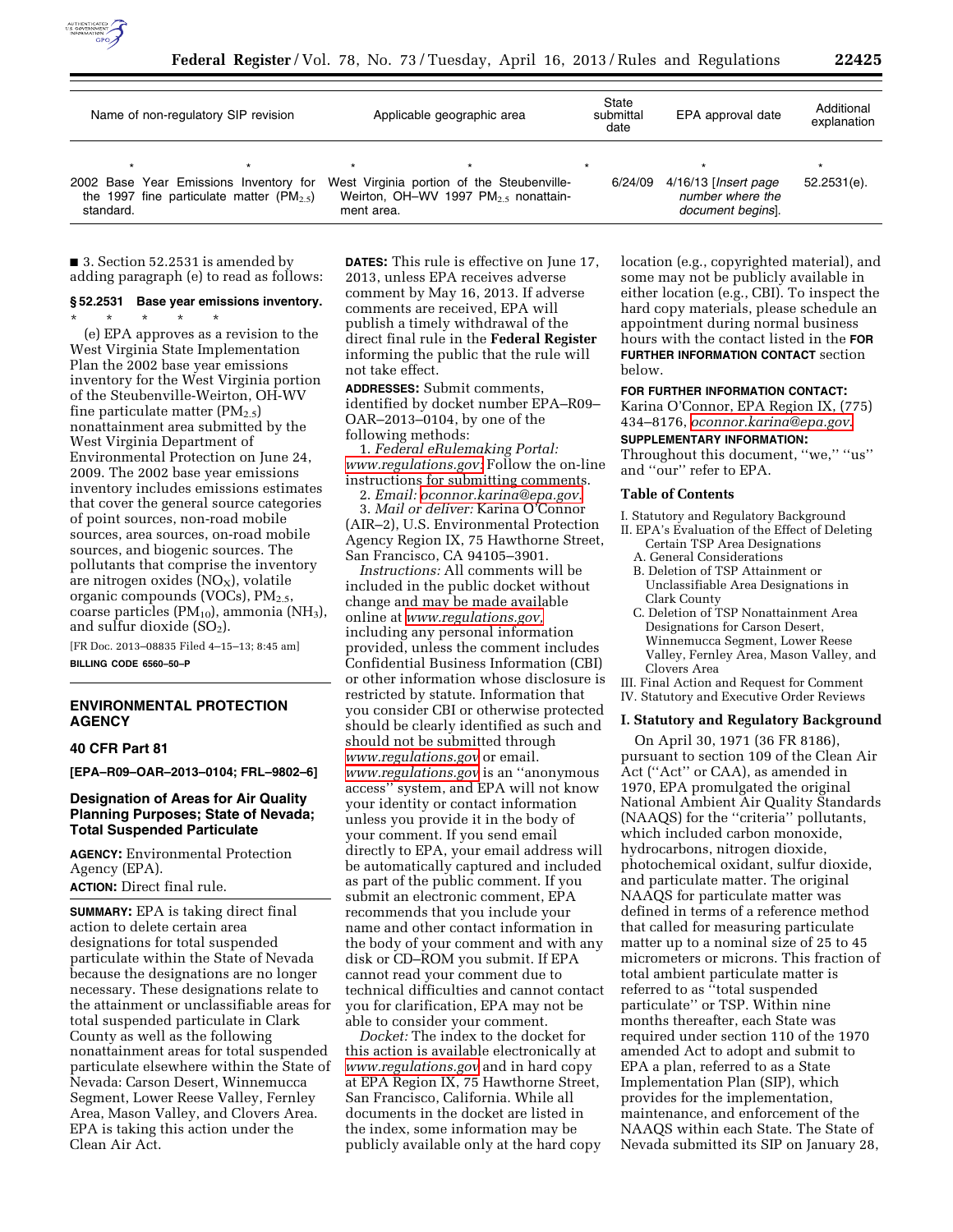1972, and EPA approved Nevada's original SIP submittal later that year. See 37 FR 10842 (May 31, 1972).

Generally, SIPs were to provide for attainment of the NAAQS within three years after EPA approval of the plan. However, many areas of the country did not attain the NAAQS within the statutory period. In response, Congress amended the Act in 1977 to establish a new approach, based on area designations, for attaining the NAAQS. Under section 107(d) of the 1977 amended Act, States were to make recommendations for all areas within their borders as attainment, nonattainment, or unclassifiable for each of the NAAQS, including TSP, and EPA was to designate areas based on those recommendations, as modified if appropriate. For Nevada, the State recommended, and EPA approved, the use of hydrographic areas as the geographic basis for designating air quality planning areas. See 67 FR 12474 (March 19, 2002). For the TSP NAAQS, EPA designated the following areas in Nevada as ''nonattainment'': Las Vegas Valley [hydrographic area (HA) #212], Carson Desert (HA #101), Winnemucca Segment (HA #70), Lower Reese Valley (HA #59), Gabbs Valley (HA #122), Fernley Area (HA #76), Truckee Meadows (HA #87), Mason Valley (HA #108), and Clovers Area (HA #64). See 43 FR 8962, at 9012 (March 3, 1978). EPA designated all other areas in Nevada as attainment or unclassifiable for the TSP NAAQS. The area designations for air quality planning purposes in Nevada under the Clean Air Act are codified at 40 CFR 81.329.

Since the establishment of the original designations in 1978, EPA has taken three actions directly related to the Nevada TSP designations. In 1980, we redesignated Gabbs Valley (HA #122) from nonattainment to unclassifiable for the TSP NAAQS. See 45 FR 35327 (May 27, 1980). Later that same year, we approved a request from the State of Nevada to reduce the size of the Carson Desert TSP nonattainment area (HA #101) thereby creating a new unclassifiable TSP area known as Packard Valley (HA #101A). See 45 FR 46807 (July 11, 1980). In 2002, we deleted certain attainment and unclassifiable area designations for TSP. See 67 FR 68769 (November 13, 2002).

The Clean Air Act, as amended in 1977, required States to revise their SIPs by January 1979 for all designated nonattainment areas. The various local entities and the State of Nevada responded by developing and submitting attainment plans for the TSP nonattainment areas, and in 1981, EPA approved these plans on condition that

the State submit, within a prescribed period of time, revisions to correct certain deficiencies. See 46 FR 21758 (April 14, 1981). In 1982, we found that the State had submitted the required revisions correcting the identified deficiencies, and we revoked the conditions placed on our approval of the TSP plans. See 47 FR 15790 (April 13, 1982).

In 1987, EPA revised the NAAQS for particulate matter, eliminating TSP as the indicator for the NAAQS and replacing it with the " $PM_{10}$ " indicator. See 52 FR 24634 (July 1, 1987). PM<sub>10</sub> refers to particles with an aerodynamic diameter less than or equal to a nominal 10 microns. We indicated in the preamble to our regulations implementing the then-new  $PM_{10}$ NAAQS that we would consider deletion of TSP area designations once EPA had reviewed and approved revised SIPs that include control strategies for the  $PM_{10}$  NAAQS and once EPA had promulgated  $PM_{10}$  increments for the prevention of significant deterioration (PSD) program. See 52 FR 24672, at 24682 (July 1, 1987).

Under our regulations for implementing the revised particulate matter NAAQS (i.e., the  $PM_{10}$  NAAQS), EPA did not designate areas as nonattainment, attainment, or unclassifiable but categorized areas into three groups, referred to as Group I, Group II, or Group III. Group I areas were those that had a probability of not attaining the  $PM_{10}$  NAAQS (based on existing TSP data) of at least 90%. Group I areas were required to submit SIP revisions that contain full  $PM_{10}$ control strategies including a demonstration of attainment. See 52 FR 24672, at 24681 (July 1, 1987). We identified the Las Vegas (HA #212) and Reno (HA #87, known as ''Truckee Meadows'') planning areas as Group I areas. See 52 FR 29383 (August 7, 1987) and 55 FR 45799 (October 31, 1990).

Group II areas were those that had a probability of not attaining the  $PM_{10}$ NAAQS of between 20% and 95% based on available TSP data. Group II areas were not required to submit SIP revisions that contained full  $PM_{10}$ control strategies but were required to submit SIP revisions that included enforceable commitments to gather PM10 ambient data, analyze and verify the ambient  $PM_{10}$  data and report any PM<sub>10</sub> exceedances to EPA, and to revise the SIP if the exceedances constitute violations of the  $PM_{10}$  NAAQS. We identified the Battle Mountain area as a Group II area. See 52 FR 29383 (August 7, 1987). The Battle Mountain area is located in north-central Nevada and includes Lower Reese River Valley and

Clovers Area as well as Boulder Flat to the east. In 1990, EPA approved the "committal SIP" for  $PM_{10}$  for the Battle Mountain area. See 55 FR 18110 (May 1, 1990).

Group III areas were those that had a probability of not attaining the  $PM_{10}$ NAAQS of less than 20%. For Group III areas, EPA presumed that the existing SIP that had been developed to address the TSP NAAQS would be adequate to demonstrate attainment and maintenance of the PM<sub>10</sub> NAAQS. All areas of Nevada, i.e., other than Las Vegas, Reno, and Battle Mountain, as discussed above, were categorized as Group III.

The Clean Air Act was significantly amended in 1990. Under the 1990 amended Act, Congress replaced the PM<sub>10</sub> regulatory approach established by EPA in 1987 with the area designation concept and designated former ''Group I'' areas and certain other areas as nonattainment areas for PM<sub>10</sub> by operation of law. See section  $107(d)(4)(B)$  of the Act. All other areas were designated unclassifiable for  $PM_{10}$ by operation of law. As former ''Group I'' areas, the Las Vegas and Reno planning areas were designated as nonattainment areas for  $PM_{10}$  by operation of law. See 56 FR 11101 (March 15, 1991). The rest of the State of Nevada, including the former Group II area, Battle Mountain, was designated as unclassifiable for  $PM_{10}$ . See 57 FR 56762 (November 30, 1992).

The 1990 Act amendments also provided for the continued transition from TSP to  $PM_{10}$ . Specifically, section 107(d)(4)(B) states in relevant part: ''Any designation for particulate matter (measured in terms of total suspended particulates) that the Administrator promulgated pursuant to this subsection (as in effect immediately before November 15, 1990) shall remain in effect for purposes of implementing the maximum allowable increases in concentrations of particulate matter (measured in terms of total suspended particulates) pursuant to section 163(b) of this title, until the Administrator determines that such designation is no longer necessary for that purpose.''

Section 166(f) of the 1990 amended Act authorizes EPA to replace the TSP increments with  $PM_{10}$  increments, and in 1993, EPA promulgated the  $PM_{10}$ increments and revised the PSD regulations accordingly. See 58 FR 31622 (June 3, 1993). In our June 1993 final rule, we indicated that the replacement of the TSP increments with PM10 increments negates the need for the TSP attainment or unclassifiable area designations to be retained. We also indicated that we would delete such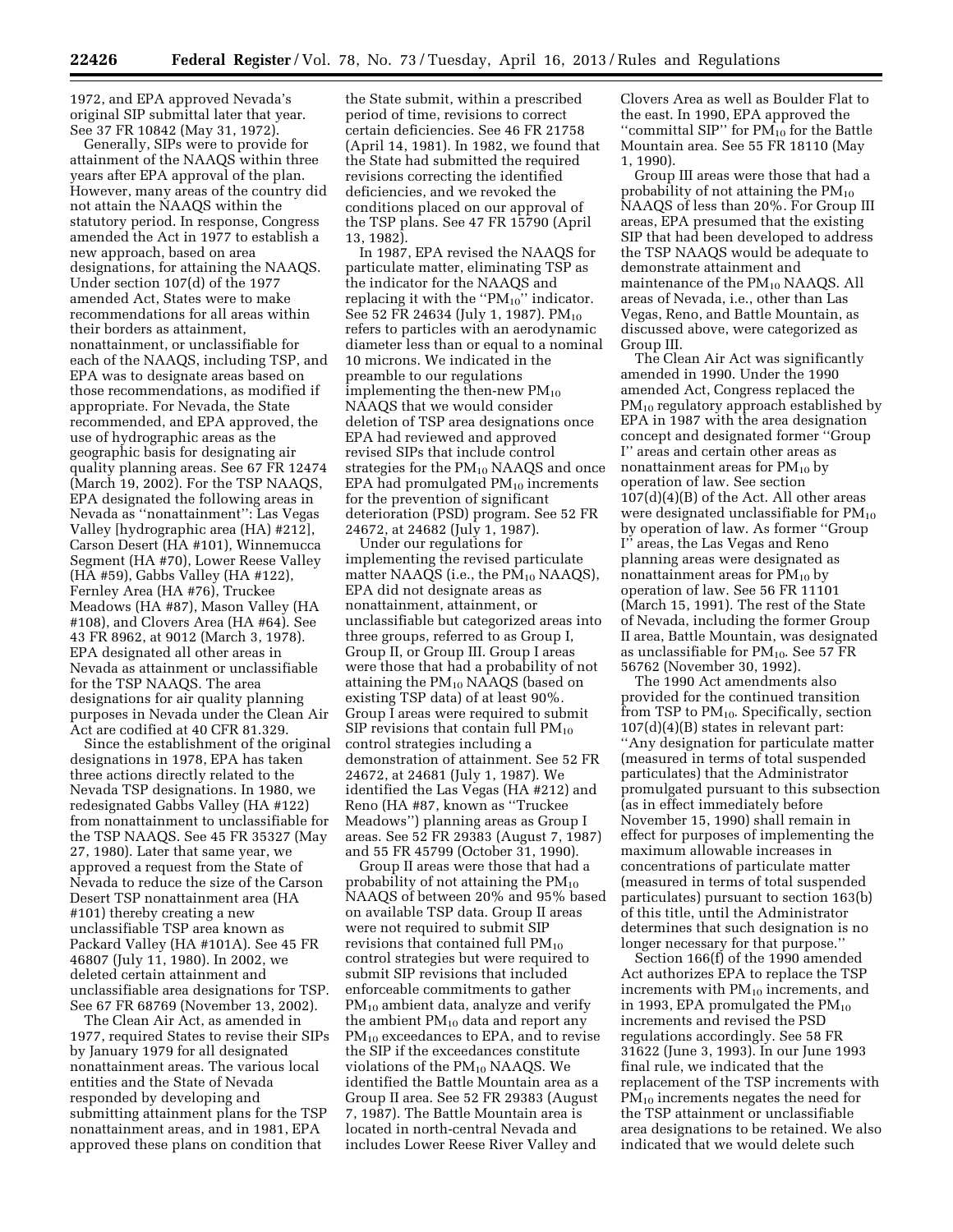TSP designations in 40 CFR part 81 upon the occurrence of, among other circumstances, EPA's approval of a State's or local agency's revised PSD program containing the  $PM_{10}$ increments. See 58 FR 31622, at 31635 (June 3, 1993).

In November 2002, we deleted the TSP attainment or unclassifiable area designations throughout the State of Nevada, except for those in Clark County. See 67 FR 68769 (November 13, 2002). In our November 2002 final rule, we did not delete any nonattainment area designations for the TSP NAAQS. In today's action, we are deleting all of the remaining TSP attainment or unclassifiable area designations in the State of Nevada and are deleting all of the TSP nonattainment area designations except for the Las Vegas planning area (i.e., HA #212, Las Vegas Valley) and the Reno planning area (i.e., HA #87, Truckee Meadows).1

## **II. EPA's Evaluation of the Effect of Deleting Certain TSP Area Designations**

### *A. General Considerations*

Consistent with section 107(d)(4)(B), we have considered the continued necessity for retaining the remaining TSP area designations in Nevada, and as discussed in more detail in the following subsections, we have decided that the TSP attainment or unclassifiable area designations we specifically retained in our November 2002 final rule and the TSP nonattainment designations for Carson Desert (HA #101), Winnemucca Segment (HA #70), Lower Reese Valley (HA #59), Fernley Area (HA #76), Mason Valley (HA #108), and Clovers Area (HA #64), are no longer necessary. As a result, we are deleting them from the TSP table in 40 CFR 81.329.

To evaluate whether the TSP area designations should be retained or can be deleted, we have relied upon the final rule implementing the  $PM_{10}$ NAAQS (see 52 FR 24634, July 1, 1987), a policy memorandum on TSP redesignations (see memo dated May 20, 1992 from Joseph W. Paisie, Acting Chief, SO2/Particulate Matter Programs Branch, EPA Office of Air Quality

Planning and Standards, to Chief, Air Branch, Regions I–X, entitled ''TSP Redesignation Request''), and our proposed and final rules establishing maximum allowable increases in concentrations (also known as "increments") for  $PM_{10}$  (see the proposed rule at 54 FR 41218, October 5, 1989, and the final rule at 58 FR 31622, June 3, 1993).

Based on the above references, we believe that the relevant considerations for evaluating whether the necessity of retaining the TSP area designations depend upon the status of a given area with respect to TSP and  $PM_{10}$ . For areas that are attainment or unclassifiable for TSP and also unclassifiable for  $PM_{10}$ , we generally find that the TSP designations are no longer necessary and can be deleted when EPA (1) approves a State's revised PSD program containing the PM10 increments, (2) promulgates the PM<sub>10</sub> increments into a State's SIP where the State chooses not to adopt the increments on their own, or (3) approves a State's request for delegation of PSD responsibility under 40 CFR section 52.21(u). See 58 FR 31622, at 31635 (June 3, 1993).

For areas that are nonattainment for TSP but unclassifiable for  $PM_{10}$ , an additional consideration is whether deletion of the TSP designations would automatically relax any emissions limitations, control measures or programs approved into the SIP. If such a relaxation would occur automatically with deletion of the TSP area designations, then we will not delete the designations until we are satisfied that the resulting SIP relaxation would not interfere with any applicable requirement concerning attainment, reasonable further progress (RFP), or maintenance of the NAAQS or any other requirement of the Clean Air Act in the affected areas. See section 110(l) of the Act.

## *B. Deletion of TSP Attainment or Unclassifiable Area Designations in Clark County*

This subsection addresses the 28 TSP attainment or unclassifiable areas that are located either partially or entirely within the Clark County, Nevada. These 28 areas are designated as unclassifiable for PM<sub>10</sub>.

In our November 2002 final rule deleting certain TSP attainment or unclassifiable area designations in Nevada, we indicated that we would delete the TSP attainment or unclassifiable area designations partially or entirely located in Clark County once we approve revisions to the Clark County pre-construction stationary source permit program

(referred to as ''new source review'') that implement the  $PM_{10}$  increments. See 67 FR 68769, at 68776 (November 13, 2002). (In Clark County, the agency responsible for the stationary source control program is the Clark County Department of Air Quality and Environmental Management.) In September 2004, we approved such revisions as part of our approval of comprehensive revisions to the Clark County new source review program. See 69 FR 54006 (September 7, 2004). Thus, we now find that the 28 TSP attainment or unclassifiable area designations either partially or entirely located within Clark County are no longer necessary and can be deleted. These areas include the Colorado River Valley (HA #213) and 27 other hydrographic areas included within the shorthand term, ''rest of county,'' in the ''Nevada-TSP'' table in 40 CFR 81.329.

## *C. Deletion of TSP Nonattainment Area Designations for Carson Desert, Winnemucca Segment, Lower Reese Valley, Fernley Area, Mason Valley, and Clovers Area*

This subsection addresses the deletion of the TSP nonattainment designations for Carson Desert (HA #101), Winnemucca Segment (HA #70), Lower Reese Valley (HA #59), Fernley Area (HA #76), Mason Valley (HA #108), and Clovers Area (HA #64). These six TSP nonattainment areas are designated as unclassifiable for  $PM_{10}$ .

With respect to protection of the  $PM_{10}$ increments, the TSP nonattainment designations are no longer necessary in these six areas because they are designated as unclassifiable for  $PM_{10}$ , and as such, have been subject to the PM10 increments established in our 1993 final rule as of the effective date of that rule, i.e., June 3, 1994, through EPA's PSD pre-construction permit program promulgated at 40 CFR 52.21. See 40 CFR 52.1485(b) and note that these six areas lie outside of Clark County.

To ensure that deletion of the TSP nonattainment designations for these six areas would not result in any automatic relaxations in SIP emissions limitations, control measures or programs that would be interfere with attainment, RFP or maintenance of the NAAQS  $(including PM<sub>10</sub>)$  or any other requirement of the Act, we reviewed the applicable portions of the SIP, with particular focus on the TSP control strategy attainment plans that were approved for these TSP nonattainment areas. These plans include the Carson Desert Air Quality Implementation Plan (AQIP), the Winnemucca Segment AQIP, the Lander County Air Quality

<sup>&</sup>lt;sup>1</sup> In June 1992, the State of Nevada requested that we reclassify the eight existing TSP nonattainment areas in Nevada to ''unclassifiable'' status. See letter from L.H. Dodgion, Administrator, NDEP, to Daniel W. McGovern, Regional Administrator, EPA Region IX, dated June 15, 1992. We believe that deletion of the TSP nonattainment designations for the six areas addressed in this action is administratively more efficient than redesignation of the six areas to unclassifiable. We will consider deletion of the two TSP area designations that will remain after our action today, i.e., the TSP designations for Las Vegas (HA #212, Las Vegas Valley) and Reno (HA #87, Truckee Meadows), in future rulemakings.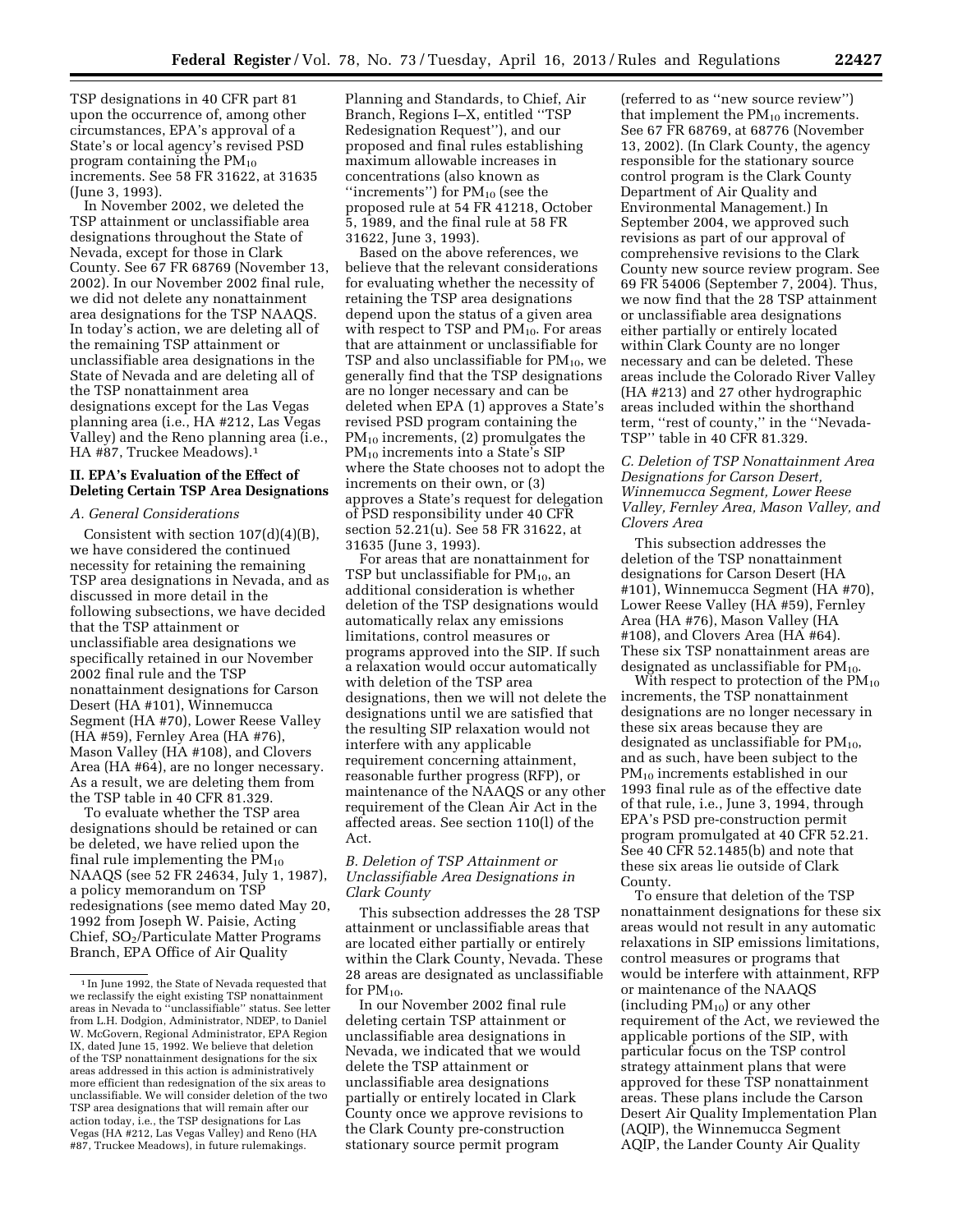Improvement Plan (which covers both the Lower Reese Valley and Clovers areas), and the Mason Valley and Fernley Area AQIP.

These four plans (which cover the six areas) were submitted by the State of Nevada to EPA on December 29, 1978. We also reviewed the materials that the State of Nevada submitted to EPA to supplement these plans, including the paving schedules as submitted on July 24, 1979 for the city of Fallon (Carson Desert), the city of Winnemucca (Winnemucca Segment), and the cities of Fernley and Yerington (Mason Valley and Fernley areas); a resolution adopted by Lander County (Lower Reese Valley and Clovers areas) as submitted on July 24, 1979; and the State's nonattainment new source review rule (Article 13.1.3) as submitted on March 17, 1980. We approved all four plans, as supplemented, on April 14, 1981 (at 46 FR 21758), on condition that the State identify and commit the monetary and manpower resources necessary for implementation of these plans. The State identified the necessary resources in a letter submitted to EPA on October 21, 1981. This letter provided the basis on April 13, 1982 (at 47 FR 15790) for EPA to revoke the condition placed on full approval of the four TSP plans.

A review of these four plans, as supplemented and approved, reveals that the TSP problems in these areas were caused by similar types of sources and that attainment of the TSP NAAQS (projected for 1982) relied upon a similar mix of control measures. While the relative proportions of the various source categories vary somewhat among the four areas, the emissions inventories prepared for these plans indicate that the principal sources of TSP in these areas are fugitive sources, such as travel over unpaved roads and construction activities, and industrial processing activities. As such, the control strategies set forth in all of the plans rely on local dust ordinances, completion of local road paving projects, and regulation of emissions from industrial processing activities.

Among the local dust ordinances referred to in these four plans, only one, the Lander County Dust Ordinance (LC8–78), was submitted and approved by EPA as a revision to the Nevada SIP. None of the provisions in the Lander County Dust Ordinance are contingent upon the continuation of a TSP nonattainment designation, and thus deletion of the designation would not automatically relax any of the dust control requirements set forth therein. Likewise, none of the road paving project commitments in the TSP nonattainment areas is contingent upon

the continuation of the TSP nonattainment designations, and by their own terms, all of these projects were to have been completed 20+ years ago.

With respect to industrial sources, the TSP plans rely upon the Nevada Division of Environmental Protection (NDEP) to implement and enforce rules adopted by the State Environmental Commission (SEC) that establish emissions limitations on existing sources (referred to as ''prohibitory'' rules) and that establish preconstruction permitting requirements for new or modified stationary sources (referred to as ''new source review''). NDEP is the agency directly responsible for regulation of stationary sources of air pollution throughout the State of Nevada with the exception of Clark and Washoe counties and is the applicable air quality agency in the six TSP nonattainment areas addressed in this action. The air pollution control rules administered by NDEP were originally codified as ''Articles'' of the State of Nevada Air Quality Regulations (NAQR), but the original SIP rules have largely been superseded by subsequently submitted (and approved) rules that have been codified in chapter 445, then later, in chapter 445B, of the Nevada Administrative Code (NAC).

Thus, we reviewed the relevant State prohibitory rules approved by EPA as revisions to the Nevada SIP. These rules include NAC 445B.22017 (''Visible emissions: Maximum opacity; determination and monitoring of opacity''), NAC 445B.22067 (''Open burning''), NAC 445B.2207 (''Incinerator burning''), NAQR Article 7.2.5.1 (source-specific particulate matter limits for Milchem Incorporated near Battle Mountain), NAC 445.730 (''Colemanite flotation processing plants''), NAC 445B.2203 (''Emissions of particulate matter: Fuel-burning equipment''), NAC 445B.22033 (''Emissions of particulate matter: Sources not otherwise limited''), NAC 445B.22037 (''Emissions of particulate matter: Fugitive dust''), NAQR article 16.3.3.2 and 16.3.3.3 (opacity standards for portland cement plants), NAC 445.808 (source-specific particulate and opacity limits for certain barite processing facilities), and NAC 445.816 (source-specific particulate and opacity limits for certain precious metal ore processing facilities). None of the provisions in these various rules are contingent upon continuation of the TSP nonattainment designations and thus deletion of the TSP designations would not automatically relax any standard.

Lastly, we reviewed the relevant EPAapproved new source review rules (i.e.,

pre-construction permitting rules for new or modified stationary sources), in particular NAQR Article 13, section 13.1.3, which we approved in 1981 (see 46 FR 21758, April 14, 1981). We note that the specific requirements of paragraph (2) of section 13.1.3, including a control technology requirement for the lowest achievable emission rate (LAER) and the provision for offsets, apply to certain new point sources (those for which an Environmental Evaluation (EE) must be prepared) in ''any designated nonattainment area'' for ''each nonattainment pollutant.''

The term ''nonattainment area'' is defined in the Nevada SIP (see NAC 445B.112) and may well continue to apply to TSP designations that remain in 40 CFR 81.329. However, the term ''nonattainment pollutant'' is not defined in the Nevada SIP but can be assumed to relate to the pollutants for which ambient air quality standards are established because area designations, such as the designation of ''nonattainment,'' follow from the establishment of such standards for a given air pollutant. Such pollutants are often referred to as ''criteria air pollutants.'' The Nevada SIP lists criteria air pollutants and associated ambient air quality standards in NAC 445B.22097 (''Standards of quality for ambient air''), which we approved on March 27, 2006 (71 FR 15040). The prior SIP rule, NAC 445.843, that was replaced by NAC 445B.22097, had listed the TSP NAAQS, but NAC 445B.22097 does not. With respect to particulate matter, NAC 445B.22097 lists only one pollutant,  $PM_{10}$ . Thus, at least since the effective date of our March 2006 final rule (i.e., April 26, 2006),

''nonattainment pollutant'' no longer refers to TSP for the purposes of NAQR article 13.1.3. Thus, deletion of the six TSP nonattainment designations would have no effect on new source review in those six areas.

In summary, because the deletion of the TSP nonattainment designations for the six TSP areas would not automatically relax any emissions limitation or control measure in the Nevada SIP, we find that the TSP nonattainment designations are no longer necessary and can be deleted. Based on the above discussion and evaluation, therefore, we are deleting Carson Desert (HA #101), Winnemucca Segment (HA #70), Lower Reese Valley (HA #59), Fernley Area (HA #76), Mason Valley (HA #108), and Clovers Area (HA #64) from the ''Nevada-TSP'' table in 40 CFR 81.329.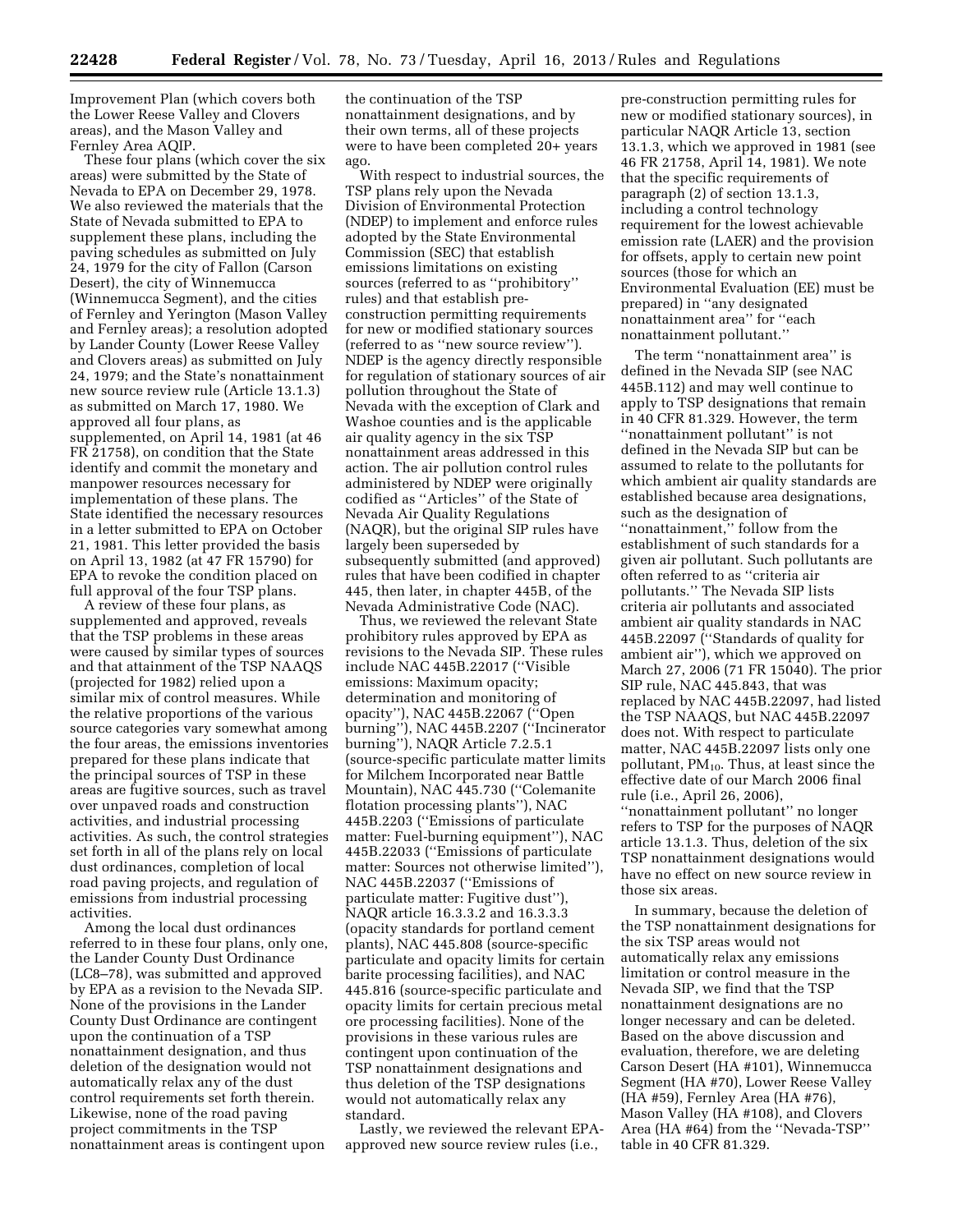## **III. Final Action and Request for Comment**

For the reasons given above, EPA is taking action, under section  $107(d)(4)(B)$ of the Clean Air Act, as amended in 1990, to delete all of the remaining area designations for total suspended particulate within the State of Nevada [except for Las Vegas Valley (HA #121) and Truckee Meadows (HA #87)] because the designations are no longer necessary. To codify this action, the chart in 40 CFR 81.329 entitled ''Nevada-TSP'' is being modified to delete the entries for Colorado River Valley and ''Rest of County'' under Clark County as well as the entries for Carson Desert, Winnemucca Segment, Lower Reese Valley, Fernley Area, Mason Valley, and Clovers Area, effective June 17, 2013.

EPA is publishing this rule without prior proposal because we view this as a non-controversial action and anticipate no adverse comments. However, in the Proposed Rules section of this **Federal Register**, we are publishing a separate document that will serve as a proposal to delete the Nevada TSP area designations discussed above if relevant adverse comments are received. This rule will be effective on June 17, 2013 without further notice unless we receive adverse comment by May 16, 2013. If we receive adverse comments, we will publish a timely withdrawal in the **Federal Register**  informing the public that the rule will not take effect. We will address all public comments in a subsequent final rule based on the proposed rule. We will not institute a second comment period on this action. Any parties interested in commenting must do so now. Please note that if we receive adverse comment on an amendment, paragraph, or section of this rule and if that provision may be severed from the remainder of the rule, we may adopt as final those provisions of the rule that are not the subject of an adverse comment.

## **IV. Statutory and Executive Order Reviews**

Under Executive Order 12866 (58 FR 51735, October 4, 1993), this action is not a ''significant regulatory action'' and therefore is not subject to review by the Office of Management and Budget. For this reason, this action is also not subject to Executive Order 13211, ''Actions Concerning Regulations That Significantly Affect Energy Supply, Distribution, or Use'' (66 FR 28355, May 22, 2001). This action merely deletes certain area designations that had been established for air quality planning purposes but that are no longer

necessary and imposes no additional requirements. Accordingly, the Administrator certifies that this rule will not have a significant economic impact on a substantial number of small entities under the Regulatory Flexibility Act (5 U.S.C. 601 et seq.). Because this rule deletes certain area designations that had been established for air quality planning purposes but that are no longer necessary and does not impose any additional enforceable duty, it does not contain any unfunded mandate or significantly or uniquely affect small governments, as described in the Unfunded Mandates Reform Act of 1995 (Pub. L. 104–4).

This rule also does not have tribal implications because it will not have a substantial direct effect on one or more Indian tribes, on the relationship between the Federal Government and Indian tribes, or on the distribution of power and responsibilities between the Federal Government and Indian tribes, as specified by Executive Order 13175 (65 FR 67249, November 9, 2000). This action also does not have Federalism implications because it does not have substantial direct effects on the States, on the relationship between the national government and the States, or on the distribution of power and responsibilities among the various levels of government, as specified in Executive Order 13132 (64 FR 43255, August 10, 1999). This action merely deletes certain area designations that had been established for air quality planning purposes but that are no longer necessary, and does not alter the relationship or the distribution of power and responsibilities established in the Clean Air Act. This rule also is not subject to Executive Order 13045 ''Protection of Children from Environmental Health Risks and Safety Risks'' (62 FR 19885, April 23, 1997), because it is not economically significant as defined in Executive Order 12866, and because the Agency does not have reason to believe the environmental health or safety risks addressed by this rule present a disproportionate risk to children.

This rule does not involve establishment of technical standards, and thus, the requirements of section 12(d) of the National Technology Transfer and Advancement Act of 1995 (15 U.S.C. 272 note) do not apply. This rule does not impose an information collection burden under the provisions of the Paperwork Reduction Act of 1995 (44 U.S.C. 3501 et seq.).

The Congressional Review Act, 5 U.S.C. section 801 et seq., as added by the Small Business Regulatory Enforcement Fairness Act of 1996,

generally provides that before a rule may take effect, the agency promulgating the rule must submit a rule report, which includes a copy of the rule, to each House of the Congress and to the Comptroller General of the United States. EPA will submit a report containing this rule and other required information to the U.S. Senate, the U.S. House of Representatives, and the Comptroller General of the United States prior to publication of the rule in the **Federal Register**. A major rule cannot take effect until 60 days after it is published in the **Federal Register**. This action is not a ''major rule'' as defined by 5 U.S.C. section 804(2).

Under section 307(b)(1) of the Clean Air Act, petitions for judicial review of this action must be filed in the United States Court of Appeals for the appropriate circuit by *June 17, 2013.*  Filing a petition for reconsideration by the Administrator of this final rule does not affect the finality of this rule for the purposes of judicial review nor does it extend the time within which a petition for judicial review may be filed, and shall not postpone the effectiveness of such rule or action. Parties with objections to this direct final rule are encouraged to file a comment in response to the parallel notice of proposed rulemaking for this action published in the proposed rules section of today's **Federal Register**, rather than file an immediate petition for judicial review of this direct final rule, so the EPA can withdraw this direct final rule and address the comment in the proposed rulemaking. This action may not be challenged later in proceedings to enforce its requirements. (See section 307(b)(2).)

#### **List of Subjects in 40 CFR Part 81**

Environmental protection, Air pollution control, National parks, Wilderness areas.

Dated: April 1, 2013.

#### **Jared Blumenfeld,**

*Regional Administrator, Region IX.* 

Part 81, Chapter I, Title 40 of the Code of Federal Regulations is amended as follows:

## **PART 81—DESIGNATION OF AREAS FOR AIR QUALITY PLANNING PURPOSES**

■ 1. The authority citation for part 81 continues to read as follows:

**Authority:** 42 U.S.C. 7401 *et seq.*